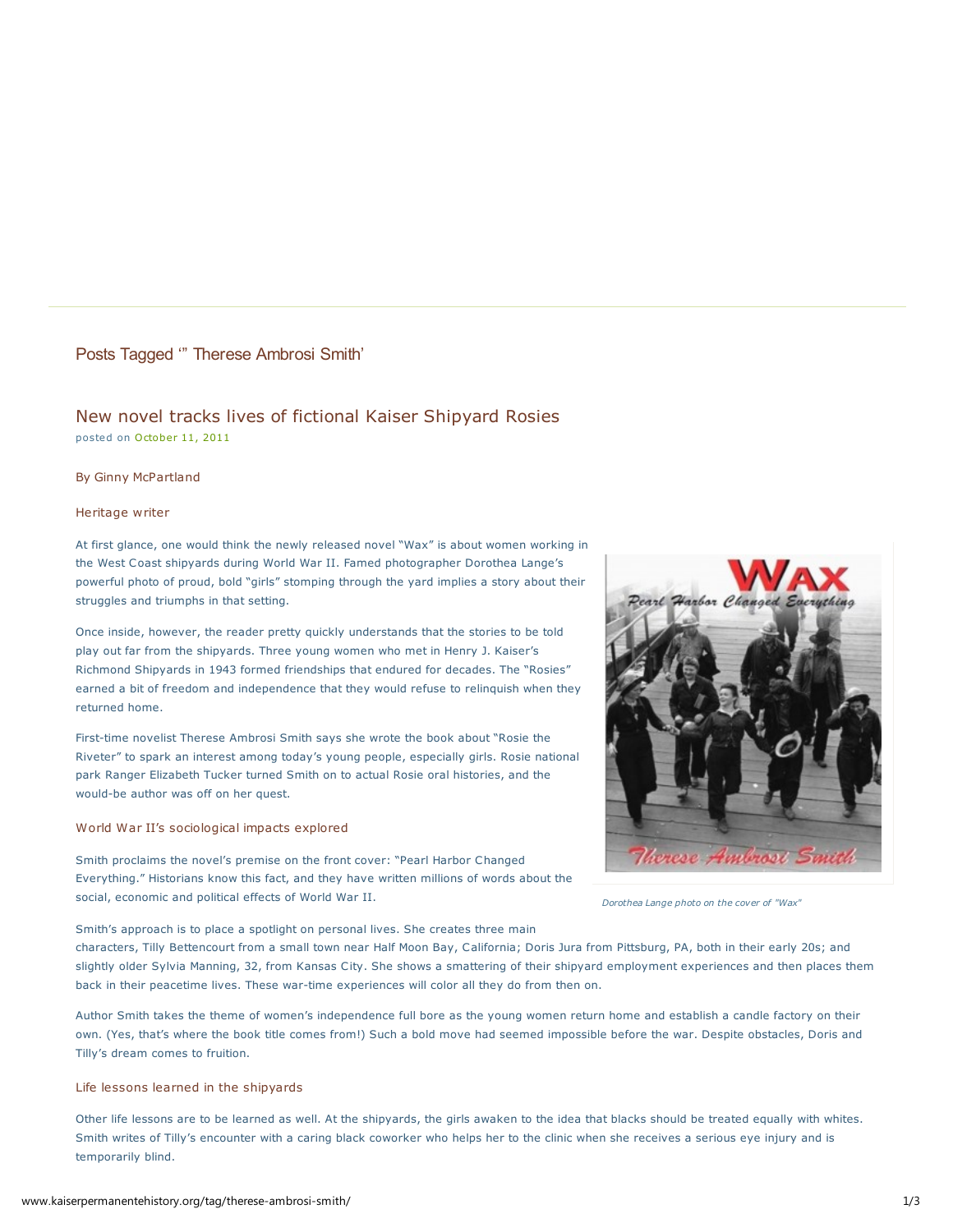Later, Tilly ponders the experience: "I don't know why," she (Tilly) told Doris, "but this whole thing has rattled me. I mean being helped by a colored." Smith as narrator explains: "There weren't any coloreds in Montara or Moss Beach; she had no history with them."

Tilly then comes to the realization: "The work was dangerous and difficult, and everyone who did it, regardless of color or background, was helping to win the war. They were all in it together."

Doris chimes in with: "I feel like we are seeing the world up close here. It looks different."

The racial theme doesn't play out when the girls return home after the war. But another issue – sexual orientation – looms large for Tilly. Feeling attraction to other women, the beautiful Tilly has to fight off the eligible bachelors of her home town. She lives in her own personal hell as her parents and others push her toward marriage. In a 1940s world, she has no idea where to turn for help or understanding.

Although this book is fairly light on the historical significance of the Rosie experience, I enjoyed it. The characters are creditable and the description of the settings took me there. At times, I felt like I was sitting in Tilly's uncle's comfortable café perched on the coast near Half Moon Bay.



Author Therese Ambros i Smith

More about Rosies at the Home Front Festival Saturday October 15

Learn more about the Rosie experience from 11 a.m. to 6 p.m. this Saturday at the Fifth Annual Home Front Festival in the Craneway Pavilion at the southern end of Harbour Way in Richmond, California. Admission is free.

Area historical societies, the Rosie national park and the Pacific Region of the National Archives will have exhibits and information to share with visitors. Kaiser Permanente Heritage Resources will have displays highlighting the pioneering medical staff who launched the Permanente Medical Care Program in the Kaiser Shipyards during the war.



The Red Oak Victory has been renovated and will be open for the Home Front Fes tival Oct. 15

The Red Oak Victory, a World War II ship built at the Richmond Kaiser Shipyards, will be open on Saturday for visitors to tour. The ship, owned by the Richmond Museum of History, is just returning to the shipyard Friday from dry dock where it has received an extensive renovation.

Historian Steve Gilford will debut his new book on Saturday aboard the ship. Gilford will be signing the book, "Build 'Em by the Mile, Cut 'Em off by the Yard, How Henry Kaiser and the Rosies helped Win World War II," from 2 to 4 p.m. on the ship. Shuttles will ferry visitors between the Craneway and the Red Oak.

## Lena Horne tribute at USO Dance Friday, Oct. 14

The Home Front party actually starts on Friday night with the Rosie the Riveter 1940s USO Dance, featuring a tribute to Lena Horne, also in the Craneway Pavilion. Robin Gregory will play the role of the legendary singer. Also on the bill are the Singing Blue Stars, Junius Courtney's Big Band and the dance group Swing or Nothing!

Tickets for the dance may be purchased online at www.HFF2011.com or by calling the Richmond Chamber of Commerce at 510-234-3512. Advance tickets are \$20 general and \$15 for seniors; tickets may be purchased at the door for \$25 general, \$20 senior. Anyone showing a military i.d. or wearing an armed forces uniform will be admitted for free.



Lena Horne helped launch the SS George Washington Carver in Richmond, May 1943

Event: Home Front festival

Description: Historical exhibits and 1940s-era entertainment

When: Saturday, 11 a.m. to 6 p.m., Oct. 15, 2011